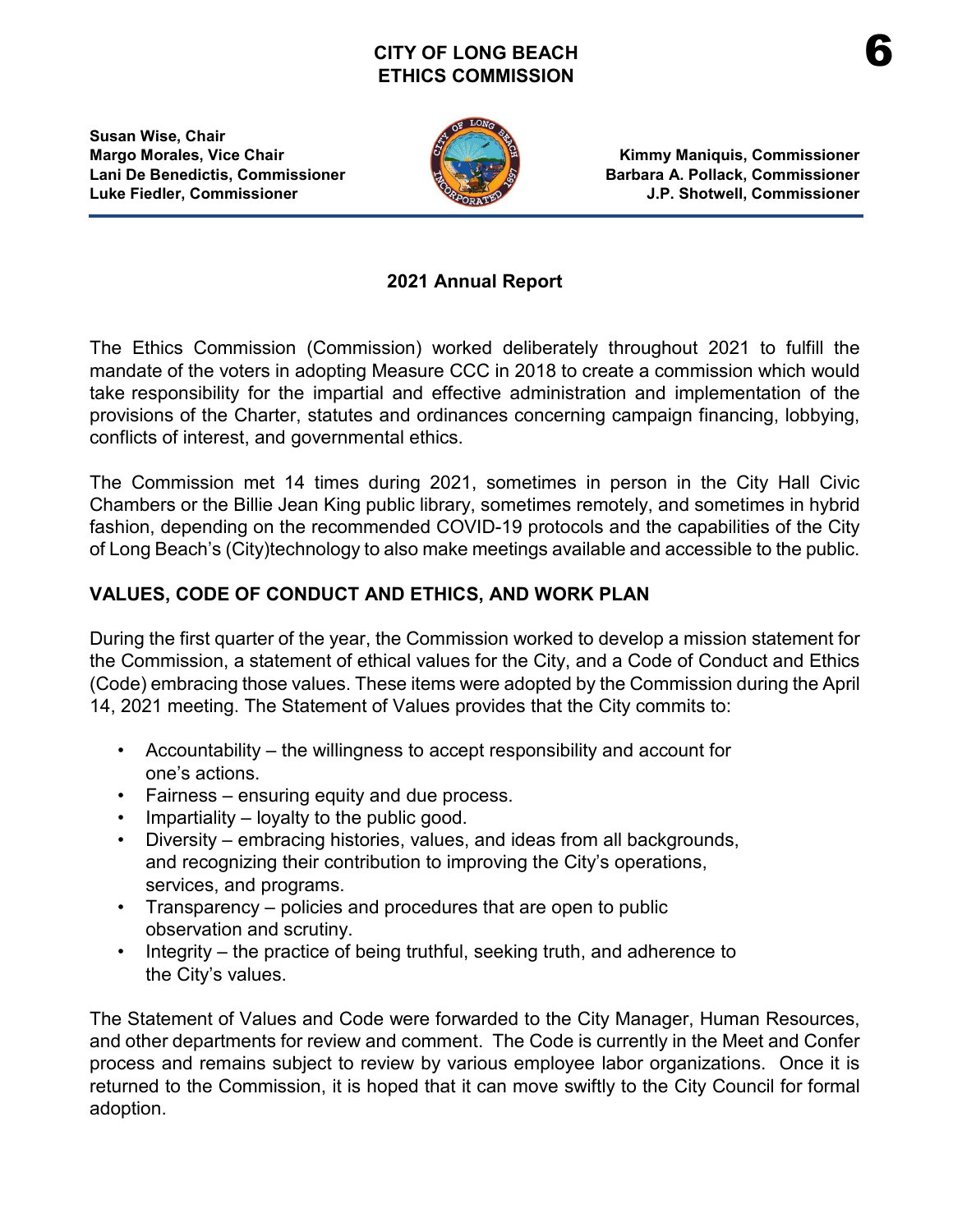2021 Annual Report – Ethics Commission Page 2 of 3

In April 2021, the Commission also agreed upon an [Action Plan \(Plan\)](https://www.longbeach.gov/globalassets/city-clerk/media-library/documents/ethics-commission/resources/action-plan-draft-032421-final) for itself for the next several years. The Plan sets out in various work streams the steps necessary to address the deficiencies and implement the recommendations set forth in the 2020 Performance Audit of the [City of Long Beach Ethics Program \(Audit\).](https://www.longbeach.gov/globalassets/city-clerk/media-library/documents/ethics-commission/resources/city-employee-ethics-survey-and-ethics-program-performance-audit)

## **ESTABLISHING AN ETHICS OFFICER**

The scope of the Plan demonstrated the need for dedicated staff to address ethics within the City, to focus on the issues identified in the Audit and fulfill the mandate of the voters that the City bring ethics to the forefront. The Commission had begun its work in 2019 without any identifiable expenditures in the City budget. For the 2021-2022 budget year, the Commission recommended to the Budget Oversight Committee and the entire City Council that dedicated funding be provided to support the work identified by the Plan to carry out the intent of Measure CCC. The City Manager, the Mayor and the City Council did provide for such funding in the budget, and steps are now underway to hire a dedicated Ethics Officer to work alongside City staff that currently assist the Commission from the Offices of the City Manager, City Clerk, and City Attorney.

#### **ASSISTING THE CITY CLERK INCORPORATE ETHICS INTO ELECTION INFORMATION FOR CANDIDATES AND ORIENTATION MATERIALS FOR MEMBERS OF BOARDS AND COMMISSIONS**

The City Clerk presented the Commission the proposed Candidates' Handbook and the Commission provided suggestions and edits, including an introductory letter to the candidates from the Commission. A similar process was followed to assist the Clerk with the Authorities, Boards, Committees and Commissions Handbook. The Commission Chair and Vice Chair were also invited by the City Clerk to address the 2022 candidates at the Candidate Workshop meeting.

## **DISCLOSURE REPORTS AND ETHICS PORTAL**

The City Clerk created a Disclosure Reports and Ethic[s portal webpage](https://www.longbeach.gov/cityclerk/services/disclosure-reports--ethics-portal/) that centralizes various reporting resources and forms to make them readily accessible to the public, City staff, and elected officials and thereby increase transparency. This portal allows the user to view information on how the City complies with the Political Reform Act, as well as access regulations from the Fair Political Practices Commission, view economic filings, and submit referrals for Political Reform Act violations.

## **LEARNING FROM AND ASSISTING THE CITY AUDITOR**

The City Auditor presented a report regarding the use of the office's fraud line in 2020, which included much information about the processes followed by the Auditor when replying to a "tip" regarding possible fraud or abuse of City assets. In follow up, during 2021, a subcommittee of the Commission prepared a suggested protocol for intake, investigation and disposition of allegations of improper conduct, and that has been provided to the City Auditor and Human Resources for consideration and feedback.